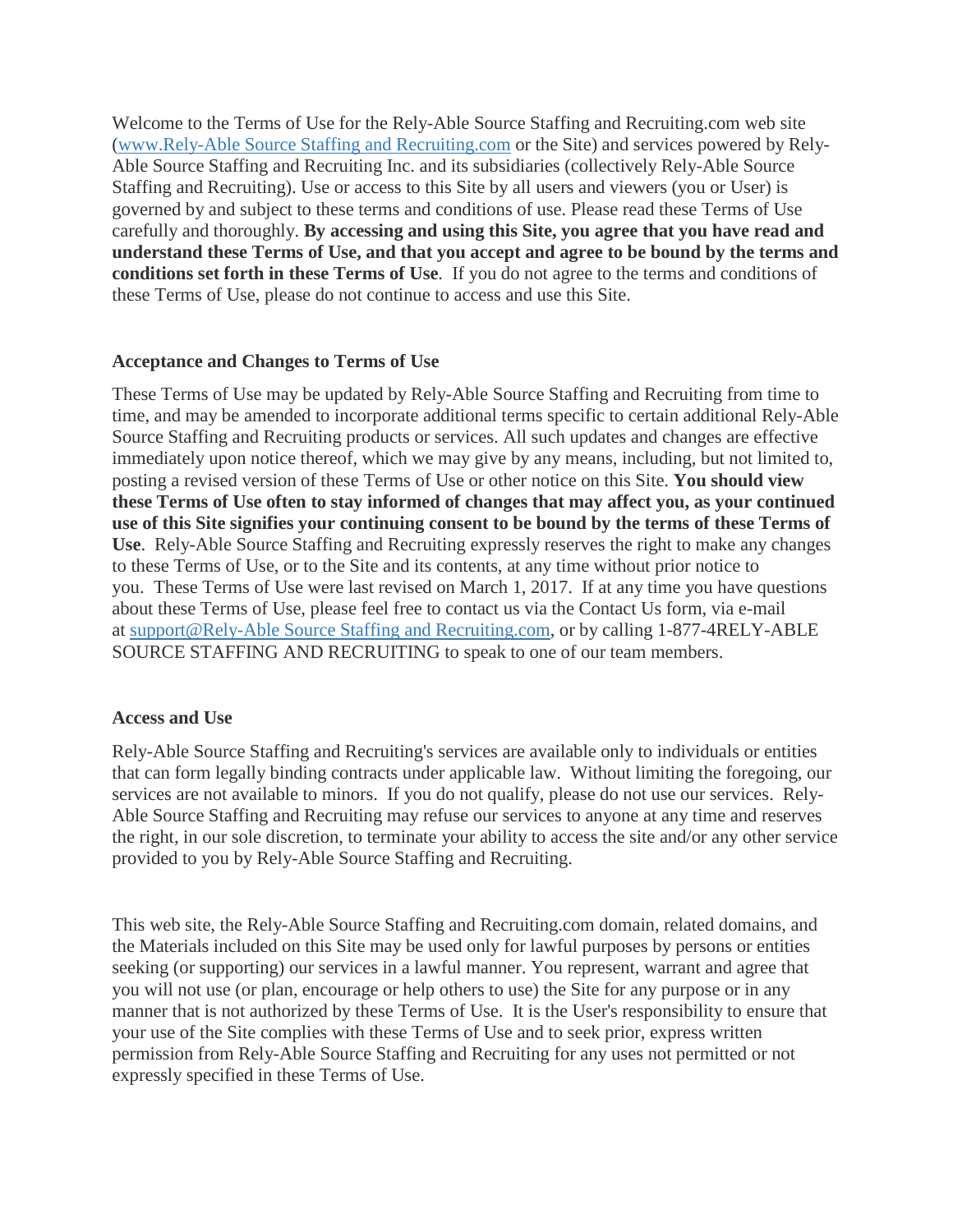## **Proprietary Content and Use**

Rely-Able Source Staffing and Recruiting authorizes the User to view and temporarily download a single copy of the materials (including but not limited to documents, text, logos, HTML code, graphics, button icons, sounds, audio clips, images, software and other items) that are made available by Rely-Able Source Staffing and Recruiting on this site ("Materials") solely for your personal, non-commercial use.

All Materials included on this site are the property of Rely-Able Source Staffing and Recruiting or its content suppliers and protected by U.S. and international copyright laws. The compilation (meaning the collection, arrangement and assembly) of all Materials on this site is the exclusive property of Rely-Able Source Staffing and Recruiting and protected by U.S. and international copyright laws. All software used on this site is the property of Rely-Able Source Staffing and Recruiting or its software or content suppliers and protected by U.S. and international copyright laws. Other than temporary downloads as necessary to access this site (which will only be stored as long as is necessary for such access), the Materials on this site may not be copied, distributed, downloaded, transmitted, modified, posted, published, reproduced, reused, republished, reposted, uploaded, displayed, sold, publicly performed or otherwise used without the express written permission of Rely-Able Source Staffing and Recruiting. The use of the Materials on any other web site or in a networked computer environment is prohibited.

Trademarks, service marks, slogans, graphics, logos and service names of Rely-Able Source Staffing and Recruiting used on this site may not be used in connection with any product or service that is not owned by Rely-Able Source Staffing and Recruiting, in any manner that is likely to cause confusion among Rely-Able Source Staffing and Recruiting's clients, candidates or customers, or in any manner that disparages or discredits Rely-Able Source Staffing and Recruiting. All other product and service marks contained on this Web site are the trademarks of their respective owners.

# **Prohibited Uses of Web Site**

In connection with your use of the site, you will not:

- Violate any local, state, and federal rules, regulations or statutes, including but not limited to anti-discrimination or equal opportunity employment laws.
- Post, transmit, distribute, store, upload or destroy material (i) in violation of any applicable local, state, national or international law or regulation, or (ii) in a manner that will infringe the copyright, trademark, trade secret, patent or other intellectual property rights of others or violate the privacy, publicity or other personal rights of others.
- Post or transmit any message, information, data, text, software or images, or other materials (Content) that is unlawful, harmful, threatening, abusive, harassing, tortuous, defamatory, vulgar, obscene, libelous, hateful, racially, ethnically or otherwise objectionable or that may invade another's right of privacy or publicity.
- Impersonate any person or entity, including without limitation a Rely-Able Source Staffing and Recruiting employee or agent, an authorized user of the Site, a job applicant, or an employer, or otherwise misrepresent your affiliation with any person or entity.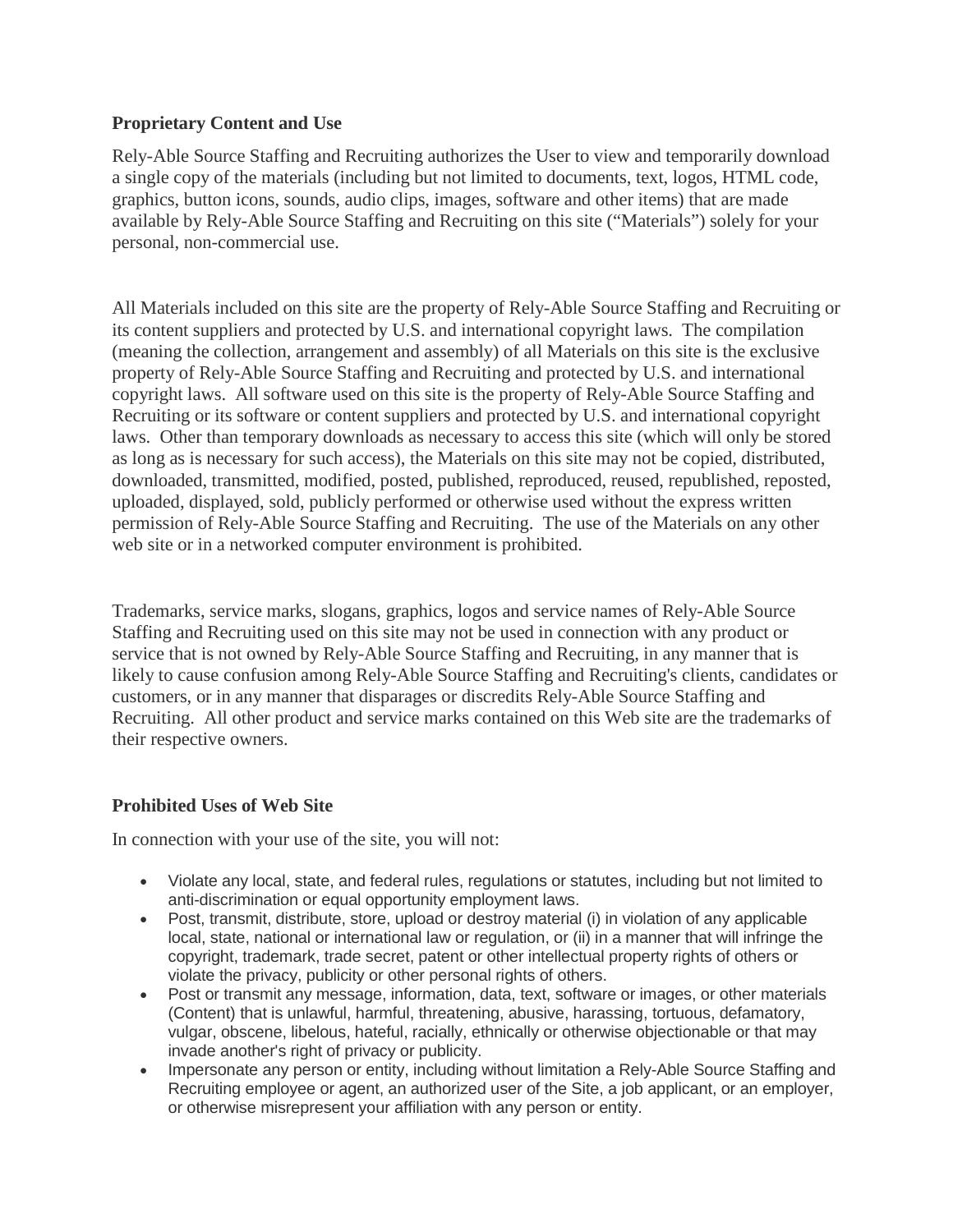- Post or transmit any content that you do not have a right to use, disclose, reproduce, display or transmit under any law or under contractual or fiduciary relationships (such as nondisclosure or confidentiality agreements).
- Post any incomplete, false, or inaccurate information or information that is not for your own personal use in seeking employment on a full-time or part-time basis on your own behalf.
- Respond to any employment opportunity on the Site for any reason other than to apply for the particular job. Communications soliciting an employer's business by competitors of Rely-Able Source Staffing and Recruiting are prohibited.
- Delete or modify any material posted by any other person or entity.
- Print out, download or otherwise copy or use any personally identifiable information about candidates for employment other than you.
- Communicate, send, or place unsolicited e-mail, telephone calls, mailings or other contacts to posting individuals and entities.
- Register an e-mail address which you do not own or do not have the express permission of the owner to register.
- Violate or attempt to violate the security or integrity of the Site, including, without limitation:
	- $\circ$  accessing data not intended for the User or logging into or otherwise accessing a server or account which the User is not authorized to access;
	- o attempting to probe, scan or test the vulnerability of a system or network or to breach security or authentication measures without proper authorization;
	- $\circ$  attempting to interfere with service to any user, host or network, including, without limitation, submitting a virus or corrupted data to the Site, overloading, continuous posting of repetitive text, "flooding", "spamming", "mailbombing" or "crashing";
	- o attempting to decipher, decompile, disassemble or reverse engineer any of the content or software comprising or in any way making up a part of the Site;
	- o sending unsolicited advertising, promotional materials, e-mail, "junk mail", "chain letters", or any other form of solicitation; or
	- o forging any TCP/IP packet header or any part of the header information in any e-mail or posting.

Violations of site, system or network security may result in civil or criminal liability. Rely-Able Source Staffing and Recruiting may investigate occurrences that may involve such violations and may involve, and cooperate with, law enforcement authorities in prosecuting users who are involved in such violations.

### **Resume**

You understand and agree that you are solely responsible for the form, content and accuracy of any resume or material contained therein submitted, uploaded or otherwise posted by you on the Site. You also understand and agree that your resume may be forwarded, transmitted or ported to third party clients of Rely-Able Source Staffing and Recruiting or other third parties (which may include recruiters and placement consultants).

### **User Communications and Submissions**

In the event that you transmit e-mail, instant messages or any other message, information, feedback, data, question, comments, suggestions, resumes (or material contained therein) or other items to this site (including the Rely-Able Source Staffing and Recruiting.com domain), or to any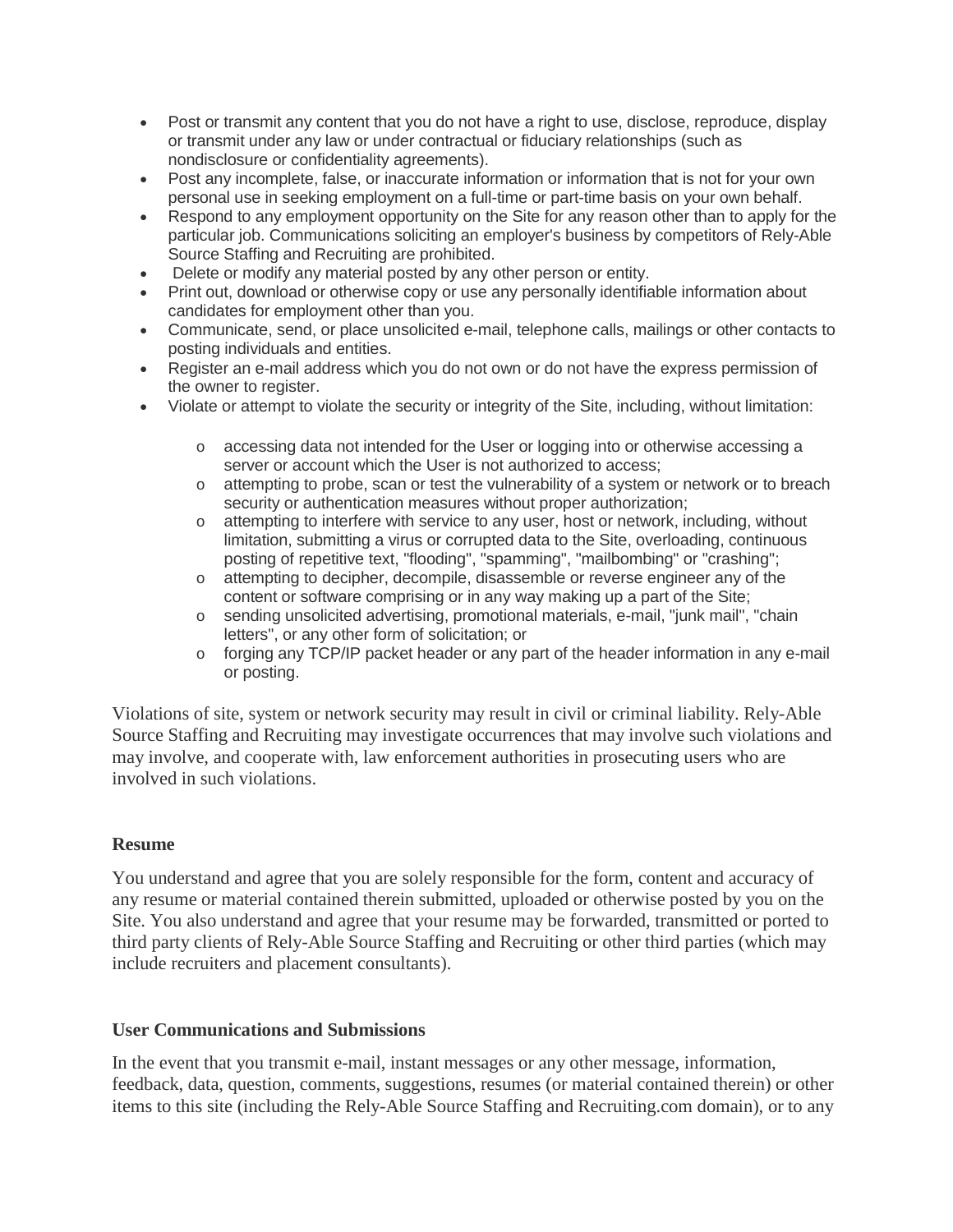related or affiliated site ("Content"), such Content shall become the property of Rely-Able Source Staffing and Recruiting and may be utilized by Rely-Able Source Staffing and Recruiting in connection with its operations, services and business, and Rely-Able Source Staffing and Recruiting shall have the unrestricted right to any ideas, concepts, know-how, software, documentation, diagrams, drawings or techniques contained in your communication in any manner and for any purpose whatsoever including, but not limited to, developing, creating or marketing our products and services.

As a user of the site, you are responsible for your own communications and are responsible for the consequences of their transmittal or posting. Rely-Able Source Staffing and Recruiting does not represent or guarantee the truthfulness, accuracy or reliability of any communications posted by any user or endorse any opinions expressed by any user. You acknowledge that any reliance on material posted or provided by other users will be at your own risk.

Rely-Able Source Staffing and Recruiting has no obligation to screen communications in advance and is not responsible for screening or monitoring material posted by any user. If Rely-Able Source Staffing and Recruiting is notified by a user of communications that may not conform to these Terms of Use, Rely-Able Source Staffing and Recruiting may investigate the allegation and determine in good faith and in its sole discretion whether to remove or request the removal of the communication. Rely-Able Source Staffing and Recruiting is not liable or responsible to any user for performance or nonperformance of such activities. Rely-Able Source Staffing and Recruiting reserves the right to expel any user and prevent their further access to the site for violating these Terms of Use or any law, and the right to remove communications which are abusive, illegal or disruptive.

You understand and agree that by submitting Content to any public area of the site, including any message boards, forums, contests or chat rooms, you grant Rely-Able Source Staffing and Recruiting and its affiliates the royalty-free, perpetual, irrevocable, non-exclusive right (including any moral rights) and license to use, reproduce, modify, adapt, publish, translate, create derivative works from, distribute, communicate to the public, perform and display the Content (in whole or in part) worldwide and/or to incorporate it in other works in any form, media, or technology now known or later developed, for the full term of any rights that may exist in such Content. You also warrant that the holder of any rights, including moral rights in such Content, has completely and effectively waived all such rights and validly and irrevocably granted to you the right to grant the license stated above. You also permit any user to access, display, view, store and reproduce such Content for personal use.

**Links to Third-Party Sites** This site contains links to third-party web sites. These links are provided solely as a convenience to you and the inclusion of any such link to a third-party site does not imply endorsement by Rely-Able Source Staffing and Recruiting of such third-party site or the contents thereof. Rely-Able Source Staffing and Recruiting is not responsible for the contents of any linked third-party site or any link contained in such linked third-party site, and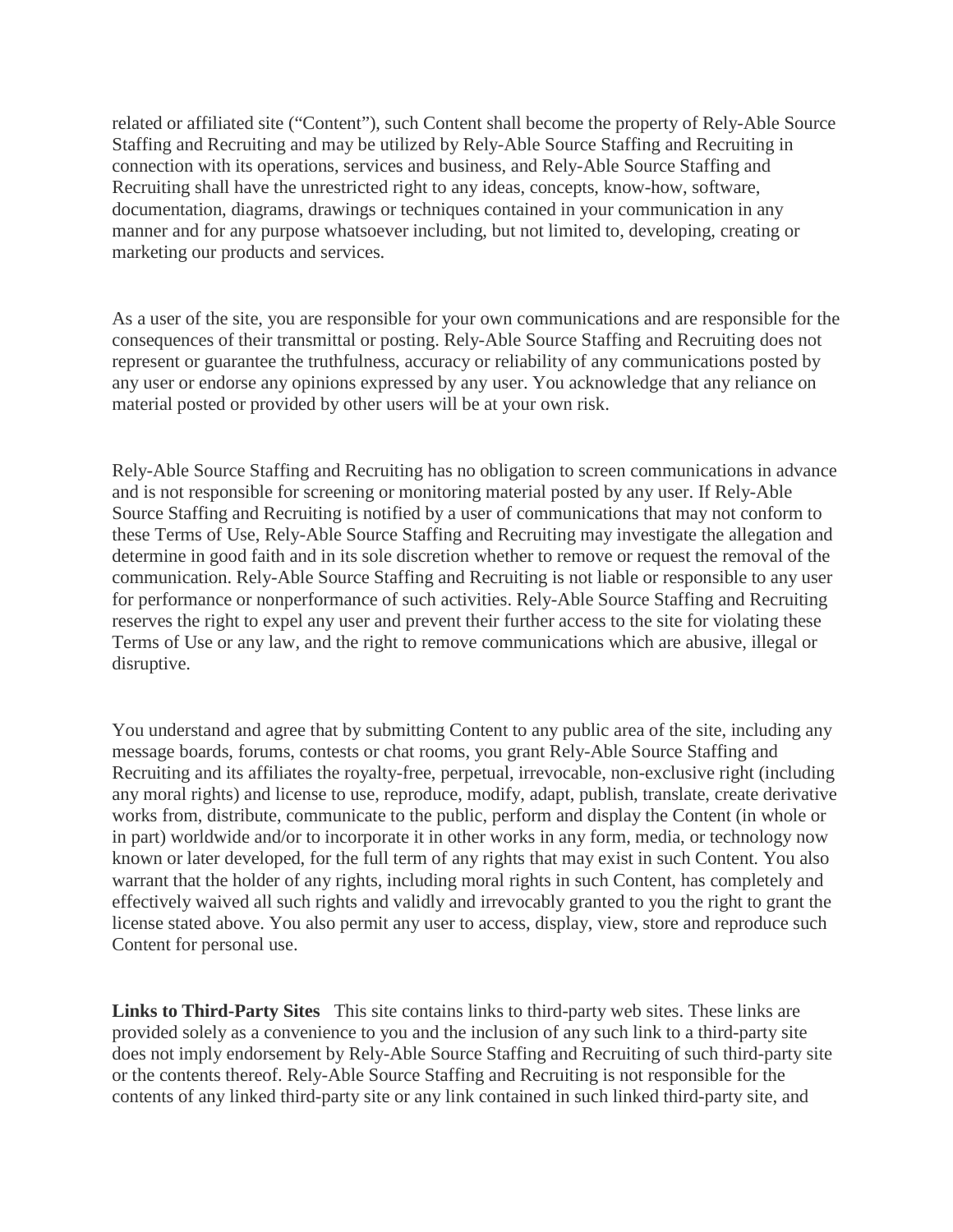makes no representations or warranties, express or implied, regarding the contents or accuracy of materials on such third-party sites. If you decide to access linked third-party sites, you do so at your own risk.

#### **Assumption of Risk**

THE SITE AND THE MATERIALS MAY CONTAIN INACCURACIES OR TYPOGRAPHICAL ERRORS. RELY-ABLE SOURCE STAFFING AND RECRUITING MAKES NO REPRESENTATIONS ABOUT THE ACCURACY, RELIABILITY, COMPLETENESS OR TIMELINESS OF THE SITE OR THE MATERIALS, AND USE OF THE SITE AND THE MATERIALS IS AT YOUR OWN RISK. CHANGES ARE PERIODICALLY MADE TO THE SITE AND MAY BE MADE AT ANY TIME BY RELY-ABLE SOURCE STAFFING AND RECRUITING. YOU ASSUME ALL RISKS ASSOCIATED WITH DEALING WITH OTHER USERS WITH WHOM YOU COME IN CONTACT THROUGH THIS SITE, INCLUDING WITHOUT LIMITATION, THE RISKS OF PHYSICAL HARM, DEALING WITH STRANGERS, FOREIGN NATIONALS, UNDERAGE PERSONS, OR PEOPLE ACTING UNDER FALSE PRETENSES. RELY-ABLE SOURCE STAFFING AND RECRUITING CANNOT AND DOES NOT CONFIRM THAT EACH USER IS WHO THEY CLAIM TO BE. EMPLOYMENT OPPORTUNITY POSTINGS AND LISTINGS, ARE THE SOLE RESPONSIBILITY OF THE ENTITIES ASSOCIATED WITH SUCH POSTINGS AND LISTINGS, WHICH ARE THIRD-PARTY CLIENTS OF RELY-ABLE SOURCE STAFFING AND RECRUITING. USER ACKNOWLEDGES AND AGREES THAT RELY-ABLE SOURCE STAFFING AND RECRUITING MAKES NO REPRESENTATIONS ABOUT AND DOES NOT ASSUME ANY RESPONSIBILITY OR LIABILITY FOR THE ACCURACY, COMPLETENESS, TRUTHFULNESS OR TIMELINESS OF SUCH POSTINGS, INCLUDING WITHOUT LIMITATION THE EXISTENCE AND AVAILABILITY OF ANY SUCH EMPLOYMENT OPPORTUNITIES AND THE ACCURACY AND TRUTHFULNESS OF ANY LISTED EMPLOYMENT OPPORTUNITY DESCRIPTIONS AND SALARIES. RELY-ABLE SOURCE STAFFING AND RECRUITING SHALL NOT BE RESPONSIBLE FOR ANY EMPLOYMENT DECISIONS MADE, FOR WHATEVER REASON, BY ANY ENTITY POSTING EMPLOYMENT OPPORTUNITIES OR OTHER INFORMATION ON THE SITE. IN ADDITION, NOTHING IN THESE TERMS OF USE SHALL BE CONSTRUED TO GUARANTEE EMPLOYMENT FOR ANY USER FOR ANY PARTICULAR PERIOD OF TIME. FURTHER, USER ACKNOWLEDGES AND AGREES THAT NO JOINT VENTURE, PARTNERSHIP, EMPLOYMENT OR AGENCY RELATIONSHIP EXISTS BETWEEN USER AND RELY-ABLE SOURCE STAFFING AND RECRUITING AS A RESULT OF THESE TERMS OF USE OR YOUR USE OF THE SITE.

**Disclaimer and Limitation of Liability** YOU ASSUME ALL RESPONSIBILITY AND RISK FOR YOUR USE OF THIS SITE AND THE INTERNET GENERALLY. THIS SITE AND THE INFORMATION PROVIDED ON IT ARE PROVIDED ON AN "AS IS" AND "AS AVAILABLE" BASIS WITHOUT WARRANTIES OF ANY KIND, EITHER EXPRESS OR IMPLIED, INCLUDING BUT NOT LIMITED TO WARRANTIES OF TITLE, NONINFRINGEMENT OR IMPLIED WARRANTIES OF MERCHANTABILITY OR FITNESS FOR A PARTICULAR PURPOSE. NO ADVICE OR INFORMATION GIVEN BY RELY-ABLE SOURCE STAFFING AND RECRUITING, ITS AFFILIATES OR THEIR RESPECTIVE EMPLOYEES SHALL MODIFY THE FOREGOING OR CREATE ANY WARRANTY. RELY-ABLE SOURCE STAFFING AND RECRUITING EXPRESSLY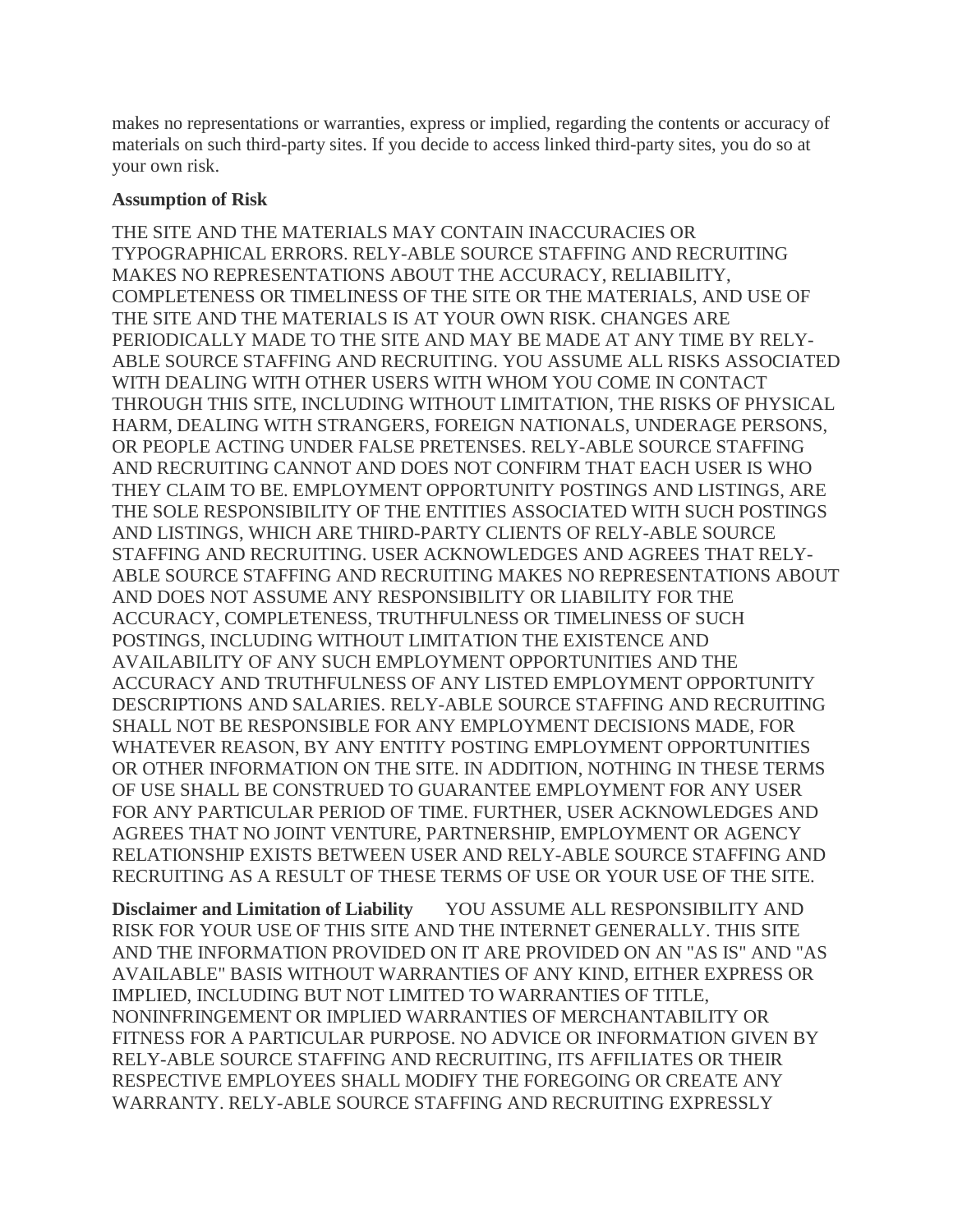DISCLAIMS ANY WARRANTY THAT THE INFORMATION ON THIS SYSTEM OR ON THE INTERNET GENERALLY WILL BE UNINTERRUPTABLE OR ERROR FREE OR THAT ANY INFORMATION, SOFTWARE OR OTHER MATERIALS ACCESSIBLE FROM THE SYSTEM IS FREE OF VIRUSES OR OTHER HARMFUL COMPONENTS. YOU SHALL HAVE ABSOLUTELY NO RECOURSE AGAINST RELY-ABLE SOURCE STAFFING AND RECRUITING AS THE SYSTEM PROVIDER FOR ANY ALLEGED OR ACTUAL INFRINGEMENT OF ANY PROPRIETARY RIGHTS YOU MAY HAVE IN ANYTHING YOU POST ON THIS SITE. RELY-ABLE SOURCE STAFFING AND RECRUITING MAKES NO WARRANTIES WHATSOEVER THAT YOU WILL OBTAIN ANY EMPLOYMENT VIA THIS SITE, NOR ANY WARRANTIES ABOUT (AND TAKES NO RESPONSIBILITY FOR) ANY EMPLOYMENT YOU MAY OBTAIN.

RELY-ABLE SOURCE STAFFING AND RECRUITING DOES NOT ASSUME ANY LEGAL LIABILITY OR RESPONSIBILITY FOR THE ACCURACY, COMPLETENESS, RELIABILITY, TIMELINESS, TRUTHFULNESS OR USEFULNESS OF ANY INFORMATION, DATA, APPARATUS, PRODUCT, SOFTWARE OR PROCESS USED OR DISCLOSED ON THIS SITE OR ANY OTHER MATERIALS ACCESSIBLE FROM THE SITE. IN NO EVENT SHALL RELY-ABLE SOURCE STAFFING AND RECRUITING BE LIABLE FOR ANY LOST OPPORTUNITIES, INCOME OR REVENUE OR ANY INDIRECT, PUNITIVE, INCIDENTAL, SPECIAL OR CONSEQUENTIAL DAMAGES ARISING OUT OF OR IN ANY WAY CONNECTED WITH THE USE OF THIS SITE OR WITH THE DELAY OR INABILITY TO USE IT (OR ANY LINKED SITES), OR FOR ANY INFORMATION, SOFTWARE, PRODUCTS AND SERVICES OBTAINED THROUGH THIS SITE, OR OTHERWISE ARISING OUT OF THE USE OF THIS SITE, THE INTERNET GENERALLY OR ON ANY OTHER BASIS (WHETHER BASED ON CONTRACT, TORT, STRICT LIABILITY OR OTHERWISE), EVEN IF RELY-ABLE SOURCE STAFFING AND RECRUITING HAS BEEN ADVISED OF THE POSSIBILITY OF DAMAGES.

BECAUSE SOME STATES OR JURISDICTIONS DO NOT ALLOW THE EXCLUSION OR LIMITATION OF LIABILITY FOR CONSEQUENTIAL OR INCIDENTAL DAMAGES, THE ABOVE LIMITATION MAY NOT APPLY TO YOU. IF THIS LIMITATION OF LIABILITY OR THE EXCLUSION OF WARRANTY SET FORTH ABOVE IS HELD INAPPLICABLE OR UNENFORCEABLE FOR ANY REASON, THEN RELY-ABLE SOURCE STAFFING AND RECRUITING'S MAXIMUM LIABILITY TO YOU FOR ANY TYPE OF DAMAGES FOR ALL CLAIMS ARISING FROM THE USE OF THE SITE OR THE MATERIALS SHALL BE LIMITED TO U.S. \$100.00.

**Indemnity** User agrees to defend, indemnify, and hold harmless Rely-Able Source Staffing and Recruiting, its officers, directors, employees, agents and affiliates from and against any claims, actions or demands, including without limitation reasonable legal and accounting fees, alleging or resulting from your use of the site or the Materials or your breach of these Terms of Use. Rely-Able Source Staffing and Recruiting shall provide notice to you promptly of any such claim, suit, or proceeding and shall assist you, at your expense, in defending any such claim, suit or proceeding.

**Other Agreements with Rely-Able Source Staffing and Recruiting:** The terms and conditions of these Terms of Use are in addition to and do not supersede any other binding agreements between the User and Rely-Able Source Staffing and Recruiting.